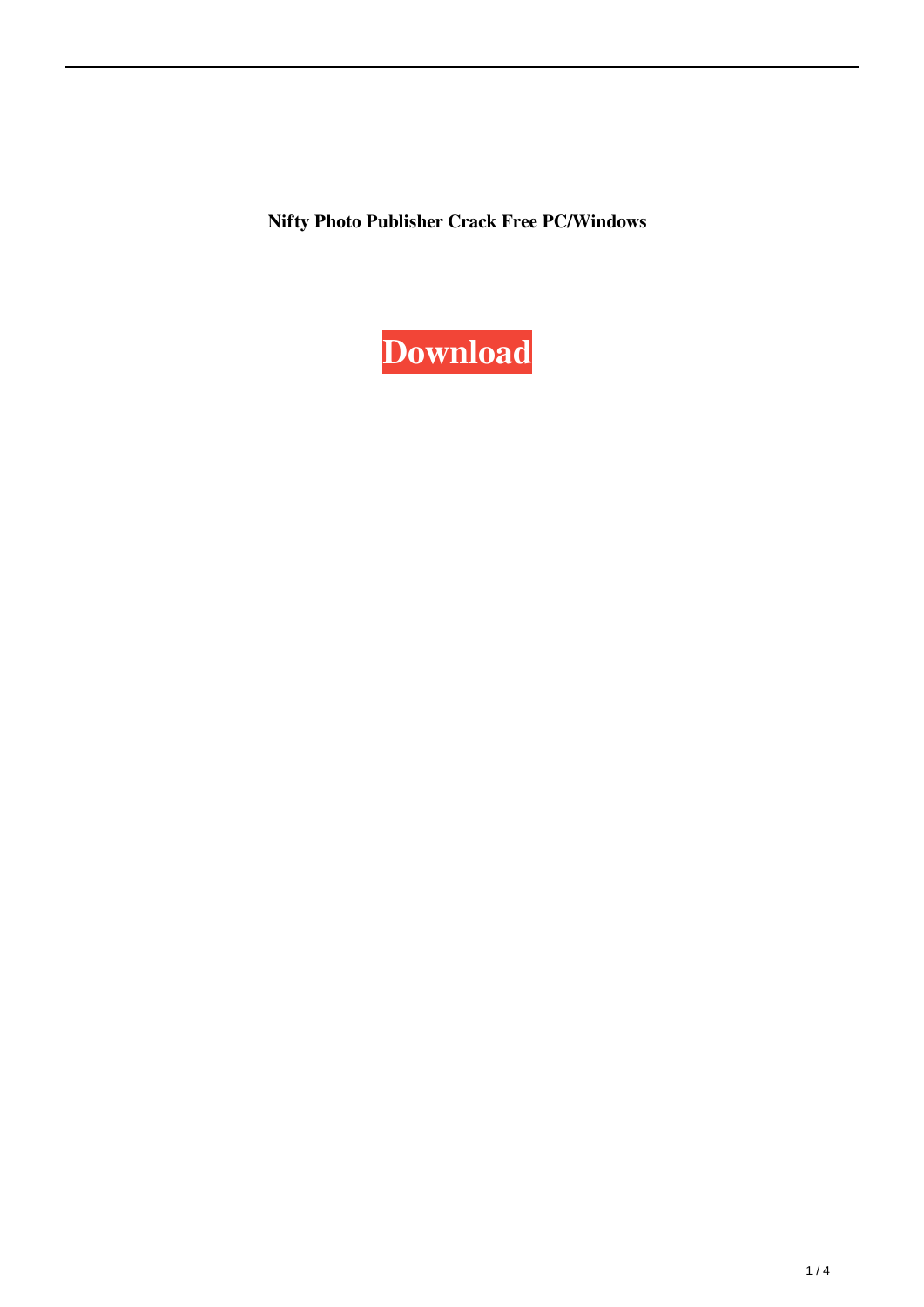# **Nifty Photo Publisher [Mac/Win]**

■ Only 5 pictures can be created in each folder ■ Limited edition ■ More of a program than a tool ■ Older versions of Microsoft.net framework required **M** Readable images are only in JPEG and TIFF formats In conclusion: Nifty Photo Publisher is a very easy to use and has excellent features. With Nifty Photo Publisher you can quickly and easily create photo galleries. Once they are ready, you can change their sizes to your needs. Also, you can add copyright text to them. The program can also convert pictures into different formats at one go. User reviews User reviews: Write your review here Your e-mail Review Login Enter your e-mail and password to log in. You can only log in with this e-mail.Becker, who was hoping to ride to a ninth straight victory at Sonoma Raceway, crossed the start-finish line first, but the two-time overall series champion was assessed a threeplace penalty for avoidable contact with Danica Patrick during the race. The penalty dropped him from second to sixth in the standings and knocked him out of the point-paying victory lane. "I guess we have a No. 1 and a No. 2 car," he said. "We don't know who the No. 2 car is, but we were hoping it was Danica. I think we just had a bad call from the race director." He complained that there were "too many guys jumping in the back of cars" in the race, an accusation widely made by Stewart's crew after being penalized with contact with Kevin Harvick during the first stage. "Yeah, that's what it was, too many guys in the back," said Stewart, who won the race earlier this year and has led the points standings for most of the season. "Now we got to figure out if we're racing for second or third, so we know how to make that car better. I think all of us just need to be able to play the game a little better." Stewart and Hamlin were separated by less than a car length as they entered the pit stall area in the final moments of the race, and Stewart charged into the pit road entry lane, trying to go past Hamlin, who appeared to be the leader. "As I was entering that front stretch, I knew

### **Nifty Photo Publisher Crack + Latest**

Creates a window with a border. Important: The window width and height must be specified by the KEYWORD. The final size of the window is the bigger of these values. In the following examples the size of the window is specified with the keyword WINDOW Example: WINDOW WINDOW Notes: In the KEYWORD the 'W' is changed for 'M', the 'D' is changed for 'S ', and the  $C'$  is changed for  $T'$ . In the following examples the size of the window is specified with the keyword WINDOWSIZE Example: WINDOWSIZE 150, 100 The KEYWORD is set to the new value ' WINDOWSIZE ' and the other keywords are set to their new values. Using this macro, you can change the size of your window in a few clicks. Example: ?MYNEWWINDOWSIZE WINDOWSIZE ?MYNEWWINDOWSIZE WINDOWSIZE ?MYNEWWINDOWSIZE WINDOWSIZE ?MYNEWWINDOWSIZE WINDOWSIZE Limitations: KEYPARSE Description: Creates a window with a border. Important: The window width and height must be specified by the KEYWORD. The final size of the window is the bigger of these values. In the following examples the size of the window is specified with the keyword WINDOW Example: WINDOW WINDOW Notes: In the KEYWORD the 'W' is changed for 'M', the 'D' is changed for 'S', and the 'C' is changed for 'T'. In the following examples the size of the window is specified with the keyword WINDOWSIZE Example: WINDOWSIZE 150, 100 The KEYWORD is set to the new value ' WINDOWSIZE ' and the other keywords are set to their new values. Using this macro, you can change the size of your window in a few clicks. Example: ?MYNEWWINDOWSIZE WINDOWSIZE ?MYNEWWINDOWSIZE WINDOWSIZE ?MYNEWWINDOWSIZE WINDOWSIZE ?MYNEWWINDOWSIZE WINDOWSIZE Limitations: KEYCURS 81e310abbf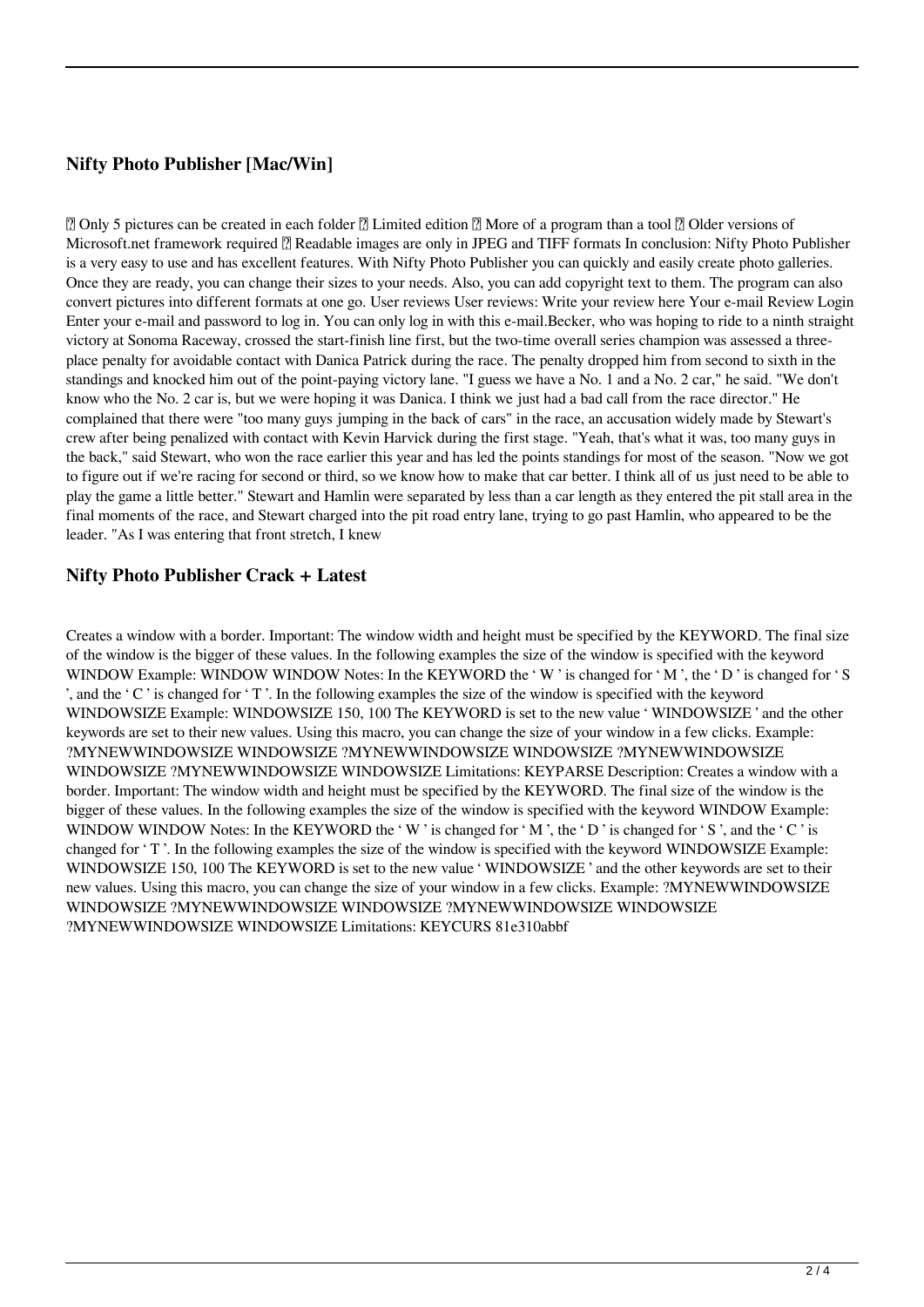#### **Nifty Photo Publisher**

Nifty Photo Publisher is a small and simple application that was designed with the aim to help people set up picture galleries in a very short time. It also lets you add your own copyright text over the gallery pictures and automatically creates thumbnail images sized as required. Nifty Photo Publisher can be used by various people to complete different kinds of jobs. See the following list for examples:  $\mathbb{N}$  Webmasters: Online picture galleries can be created in seconds.  $\mathbb{N}$  Marketing: Presentations can be created for CD or other multimedia distribution. <sup>2</sup> Media: Even if no gallery is required, Nifty Photo Publisher is ideal to change the size of all the pictures contained in a folder with a single click Here are some key features of "Nifty Photo Publisher":  $[$ ] User just selects the folder in which the gallery pictures are located  $[$ Thumbnail sizes can be set in different modes according to user preference  $\mathbb{Z}$  Copyright text can be added easily in desired font, size and color  $\mathbb{Z}$  Batch conversion: all pictures are modified at one go  $\mathbb{Z}$  Folders are automatically created for storing your gallery of pictures and their thumbnails Requirements:  $\mathbb{Z}$ Microsoft.net framework Limitations: 0.5 MB License: Freeware Activation: None Requirement:.Net Framework Nifty Photo Publisher Help File: Click on the link below to read the help file for Nifty Photo Publisher: 0.5 MB Last Updated: 10/12/2004 Nifty Photo Publisher Frequently Asked Questions: QUESTION: When you start Nifty Photo Publisher it gives the warning that there are DLLs missing. What should I do? ANSWER: Please download the proper version of the.NET Framework. QUESTION: I am trying to make a Nifty Photo Publisher Project in Visual Studio 2005 but it is not showing the "New Project" option as I am able to use Visual Studio 2003. Can I do that? ANSWER: You need to install.NET Framework 2.0 for Visual Studio 2005. QUESTION: When you install Nifty Photo Publisher, the installation ends with a error. What should I do

#### **What's New in the?**

Nifty Photo Publisher is a small and simple application that was designed with the aim to help people set up picture galleries in a very short time. It also lets you add your own copyright text over the gallery pictures and automatically creates thumbnail images sized as required. Nifty Photo Publisher can be used by various people to complete different kinds of jobs. See the following list for examples:  $\mathbb{N}$  Webmasters: Online picture galleries can be created in seconds.  $\mathbb{N}$  Marketing: Presentations can be created for CD or other multimedia distribution. <sup>2</sup> Media: Even if no gallery is required, Nifty Photo Publisher is ideal to change the size of all the pictures contained in a folder with a single click Here are some key features of "Nifty Photo Publisher":  $[$ ] User just selects the folder in which the gallery pictures are located  $[$ Thumbnail sizes can be set in different modes according to user preference  $\mathbb{Z}$  Copyright text can be added easily in desired font, size and color  $\mathbb{Z}$  Batch conversion: all pictures are modified at one go  $\mathbb{Z}$  Folders are automatically created for storing your gallery of pictures and their thumbnails Requirements:  $\mathbb{Z}$ Microsoft.net framework Limitations:  $\sqrt{2}$  15 uses 1. Field of the Invention The present invention relates to a word processor using a display screen, and more particularly to a word processor capable of effectively using a display screen. 2. Description of the Related Art Word processors are conventional examples of the word processor using a display screen. For example, in the word processor disclosed in Japanese Patent Laid-Open No. 63-203176, a display screen is divided into a plurality of areas, and when a part of the display screen is designated, information about processing in the designated area is printed on the print medium. In the above-mentioned conventional word processor, however, the information about processing in the designated area printed on the print medium is not displayed on the display screen. This makes it difficult to grasp the state of the processing in the designated area.Oxidative DNA damage is a critical event in carcinogenesis and is believed to cause a substantial fraction of mutations in human tissues and tumors. Some of these mutations appear to be an important contributor to cancer development. Thus, it is thought that antioxidants could be useful in reducing the occurrence of cancer. However, results from randomized clinical trials of antioxidant supplements have been inconclusive. Thus, there is a clear need for mechanistic studies to better understand how the oxidants in cigarette smoke cause cancer, and for biomarkers to identify individuals who are at high risk of developing this disease. This study focuses on two biomarkers that may be useful for these purposes: reduced glutathione and 8-hydroxydeoxyguanosine (8-